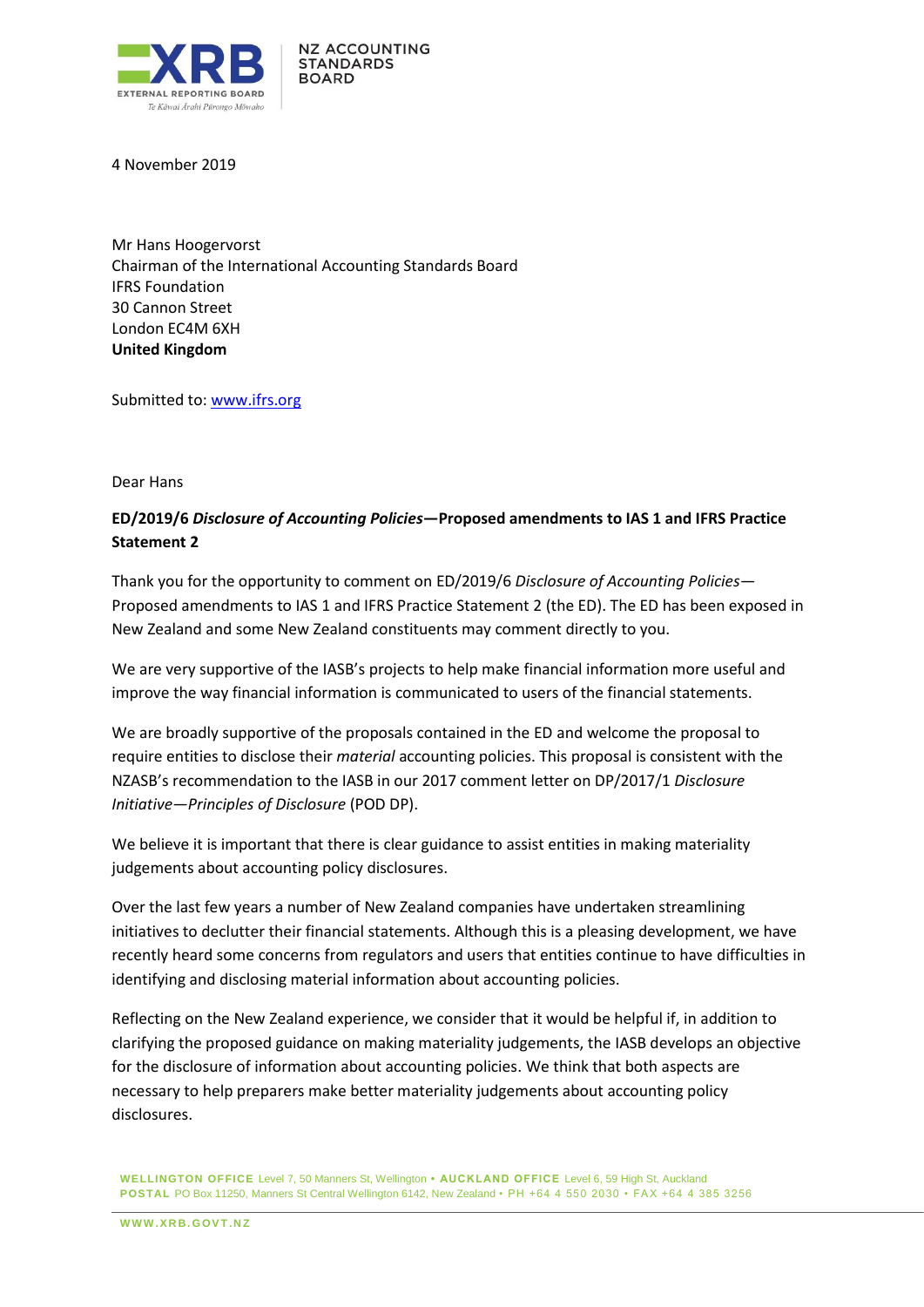We believe the proposals need to be revised to clarify that entity-specific information about accounting policies relating to material transactions, other events or conditions can be material, even when the entity is simply applying the requirements of an IFRS Standard. Information about accounting policies may be material when it is needed for users to understand how the entity has applied the requirements in IFRS Standards to its own facts and circumstances, even when there is no choice or judgement involved in applying those requirements.

Our detailed recommendations and responses to the specific questions for respondents are provided in the Appendix to this letter.

If you have any queries or require clarification of any matters in this letter, please contact Lisa Kelsey [\(Lisa.Kelsey@xrb.govt.nz\)](mailto:Lisa.Kelsey@xrb.govt.nz) or me.

Yours sincerely

KubulyCole

Kimberley Crook **Chair – New Zealand Accounting Standards Board**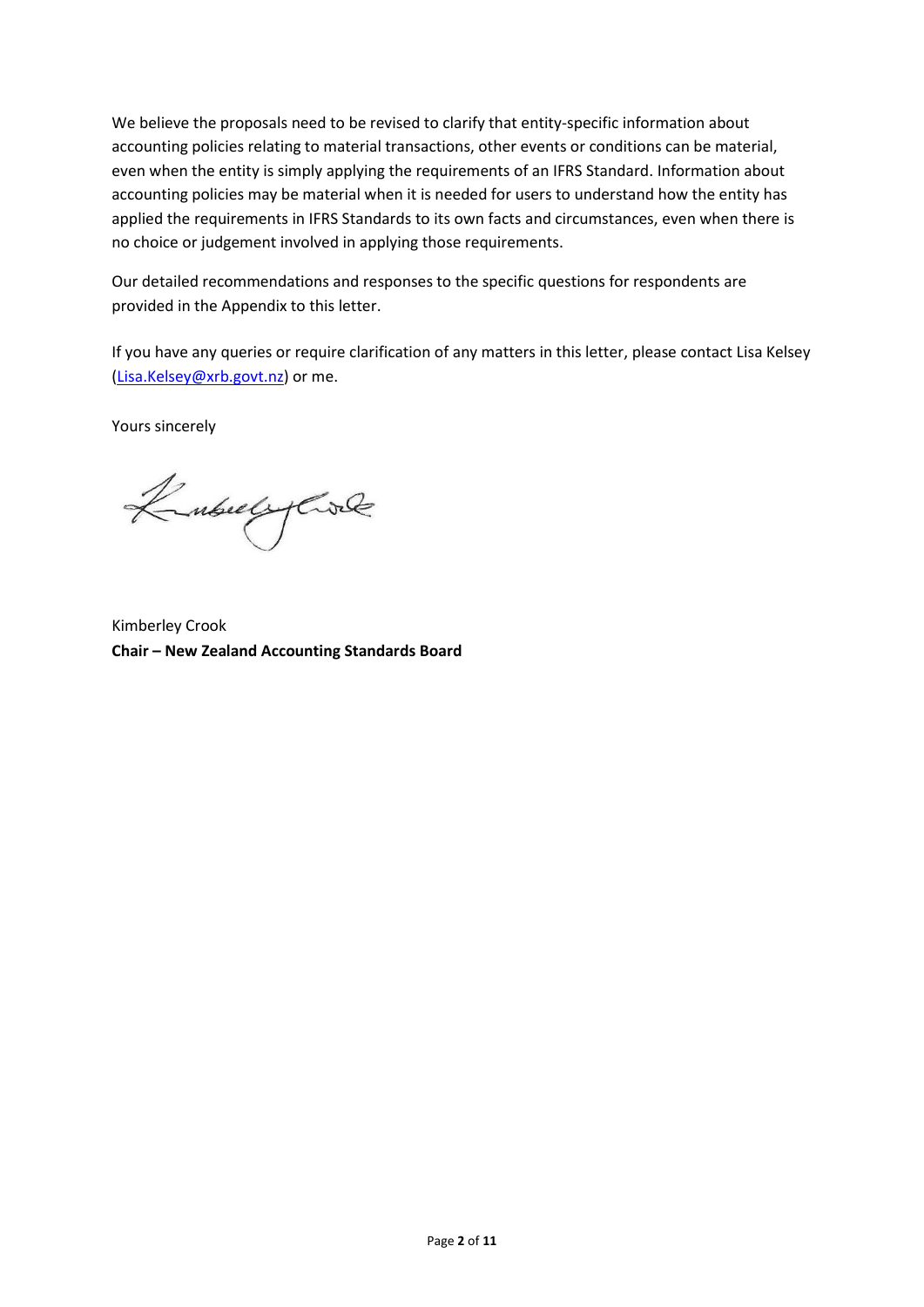# **Appendix to** *Disclosure of Accounting Policies***—Proposed amendments to IAS 1 and IFRS Practice Statement 2**

## **Question 1**

The Board proposes to amend paragraph 117 of IAS 1 to require entities to disclose their 'material' accounting policies instead of their 'significant' accounting policies. Do you agree with this proposed amendment? If not, what changes do you suggest and why?

We agree with the IASB's proposal to amend paragraph 117 of IAS 1 *Presentation of Financial Statements* to require entities to disclose their *material* accounting policies instead of their *significant* accounting policies. This proposal is consistent with the NZASB's recommendation to the IASB in our 2017 comment letter on the POD DP.

Similar to the feedback the IASB has received, the NZASB has also received feedback that the use of *significant*, an undefined term, causes confusion in practice, and stakeholders have differing views about what constitutes a *significant* accounting policy. We believe that requiring the disclosure of *material* accounting policies would place greater emphasis on the application of materiality when making accounting policy disclosures.

We agree with the IASB's view (outlined in paragraph BC7 of the ED's Basis for Conclusions (BC)) that the concept of materiality can be applied in making decisions about the disclosure of accounting policies. As noted in paragraph IN3 of IFRS Practice Statement 2 *Making Materiality Judgements* "the need for materiality judgements is a pervasive concept in the preparation of financial statements. An entity makes materiality judgement when making decisions about recognition and measurement as well as presentation and disclosure."

We believe information about accounting policies can affect users' understanding and analysis of other material information in the financial statements and therefore has the potential to influence decisions that primary users of general purpose financial statements make.

Therefore, we agree that *information about an accounting policy is material if, when considered together with other information included in an entity's financial statements, it can reasonably be expected to influence decisions that primary users of general purpose financial statements make on the basis of those financial statements*.

However, we do not agree that it is necessary to add the italicised sentence above, which essentially replicates part of the definition of material, to paragraph 117. Rather, we would prefer paragraph 117 to read as follows.

**117 An entity shall disclose its material accounting policies. An accounting policy is material if information about that accounting policy is needed for a user to understand other material information in the financial statements.**

We are comfortable with the proposed deletion from paragraph 117 of the reference to "measurement basis (or bases) used in preparing the financial statements" and "other accounting policies used that are relevant to an understanding of the financial statement". We agree with the IASB's view that this deletion will better enable preparers to apply judgement and disclose only that accounting policy information which is assessed as being material to the financial statements.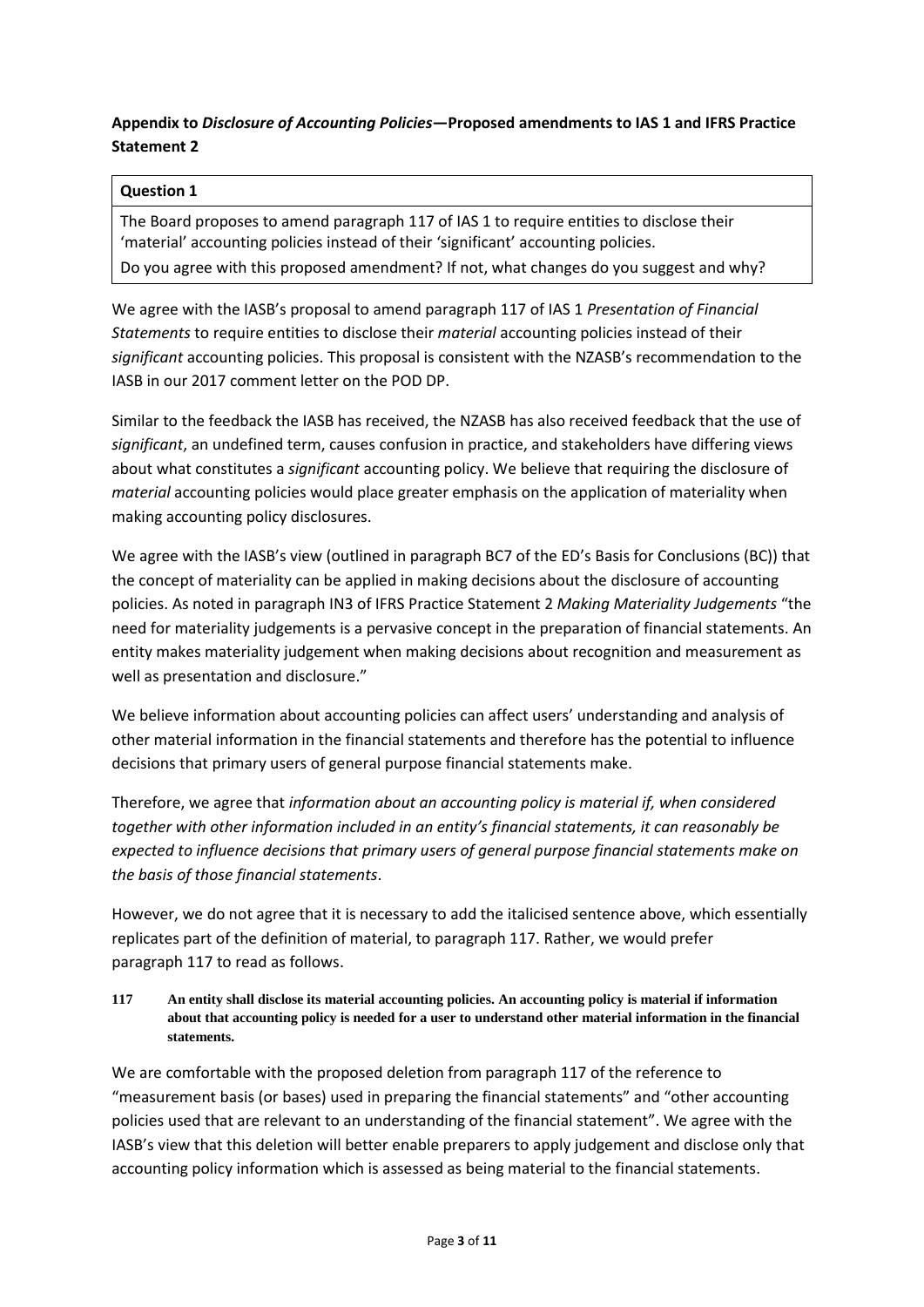The proposed new paragraph 117A of IAS 1 states that not all accounting policies relating to material transactions, other events or conditions are themselves material to an entity's financial statements.

Do you agree with this proposed statement? If not, what changes do you suggest and why?

We recommend that paragraph 117A is reworded to state "not all information about accounting policies relating to material transactions, other events or conditions is material to an entity's financial statements".

We believe that, more often than not, information about how an entity has applied the requirements in IFRS Standards to its own facts and circumstances would be material to the understanding of material transactions, other events or conditions – even if no significant judgements or choice were involved.

As noted in the POD DP (paragraph 6.13) and the alternative view of Mr Martin Edelmann, users of financial statements are not expected to be IFRS experts/accounting experts. Therefore, information that could help users understand and analyse other material information in the financial statements is likely to be material itself as it has the potential to influence decisions that primary users of general purpose financial statements make. However, we are not implying it is the role of the preparer of financial statements to educate users on requirements contained in IFRS Standards.

We believe our suggested amendment to paragraph 117A would give preparers more confidence to make materiality judgements in relation to the information an entity discloses about its accounting policies for material transactions, other events or conditions.

For example, an entity that has a material class of property, plant and equipment but has not had material additions or disposals during the reporting period may have more confidence to conclude that although disclosing the measurement basis of that class of property, plant and equipment would be material, disclosing information about its accounting policy for additions and disposals would not be material.

We also believe this clarification would avoid confusion about what is meant by the term "accounting policies". Often multiple accounting policies relating to a particular transaction, other event or condition are collectively described as *an accounting policy*. For example, the accounting policy for property, plant and equipment can comprise accounting policies for depreciation, revaluations, additions etc. It is important to be clear what is meant by an accounting policy as this will affect what information is required to be disclosed.

We agree that accounting policies that relate to immaterial transactions, other events or conditions are themselves immaterial and need not be disclosed. This is consistent with the NZASB's view that the disclosure of immaterial accounting policies should not be required (but also not prohibited) – this view was expressed in the NZASB's comment letter on the POD DP.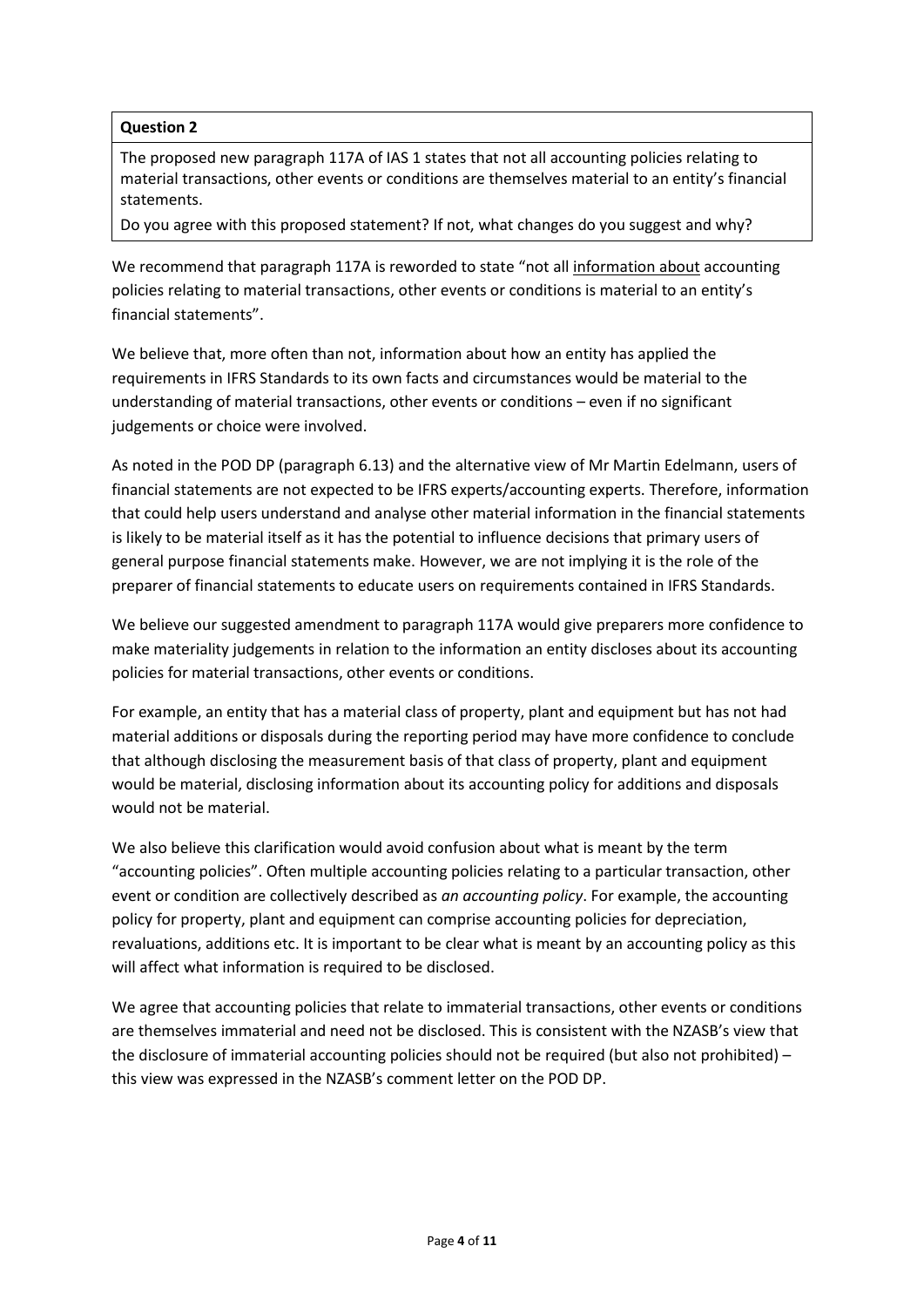The proposed new paragraph 117B of IAS 1 lists examples of circumstances in which an entity is likely to consider an accounting policy to be material to its financial statements.

Do the proposed examples accurately and helpfully describe such circumstances? If not, what changes do you suggest and why?

We believe that the inclusion of the proposed examples in IAS 1 is useful and will help preparers make better materiality judgements about accounting policy disclosures.

Including these examples in IAS 1 will give the examples authoritative status and greater transparency than if they were merely included in IFRS Practice Statement 2. However, we have the following concerns with the examples proposed in paragraph 117B.

We believe that these 'examples' would be better described as qualitative factors. We note Example S on page 13 of the ED already refers to these 'examples' as qualitative factors.<sup>1</sup>

We agree with the examples provided in paragraph 117B(b)–(d). However, we believe that the lead in to these 'examples' should clarify that they indicate when information about an accounting policy may be material – as opposed to an accounting policy in its entirety.

In regard to paragraph 117B(a) we suggest the IASB considers removing the last part of the sentence (which reads "and this change resulted in a material change to the amounts included in the financial statements''). In our view, information about changes in accounting policies for material items could be needed for a user to understand information about that material item – irrespective of whether the change resulted in a material change to the amounts included in the financial statements. We have concerns that the reference to "amounts included in the financial statements" may place undue emphasis on the quantitative assessment of materiality.

In our view paragraph 117B(e) as currently drafted is confusing. We believe that paragraph 117B(e) describes what every entity should do when applying the requirements of an IFRS Standard – i.e. apply the requirements of an IFRS Standard in a way that reflects the entity's specific circumstances. Our understanding of the intent of paragraph 117B(e) is to emphasise that entityspecific information about accounting policies can be material, even when the entity is simply applying the requirements of an IFRS Standard, if it explains how the entity has applied the requirements to its own facts and circumstances.

Therefore, we recommend 117B(e) is revised to clearly capture information about an accounting policy that relates to material transactions, other events or conditions and "is needed to understand how an entity has applied requirements in IFRS Standards to the entity's specific facts and circumstances."

1

<sup>1</sup> Extract from Example S on page 13 of the ED:

The entity evaluates the effect of disclosing the accounting policies by considering the presence of qualitative factors. The entity noted that its revenue recognition accounting policies:

<sup>(</sup>a) were not changed during the reporting period;

<sup>(</sup>b) were not chosen from alternatives in IFRS Standards; and

<sup>(</sup>c) were not developed in accordance with IAS 8 *Accounting Policies, Changes in Accounting Estimates and Errors* in the absence of an IFRS Standard that specifically applies.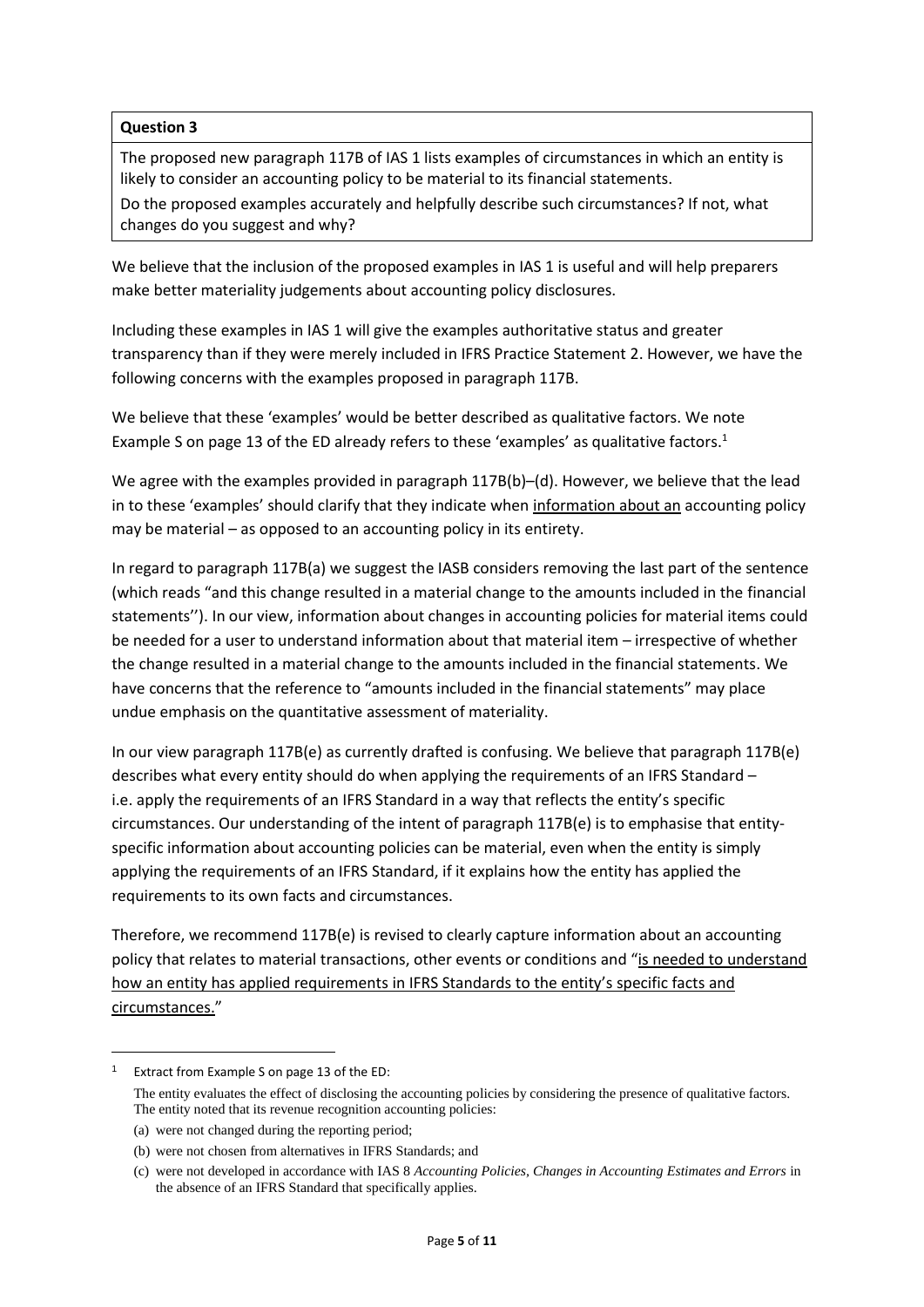The Board proposes to add to IFRS Practice Statement 2 two examples that illustrate how the concept of materiality can be applied in making decisions about accounting policy disclosures.

Are these examples useful and do they demonstrate effectively how the concept of materiality can be applied in making decisions about accounting policy disclosures? If not, what changes do you suggest and why?

## *Example S*

We agree Example S is useful and will provide helpful guidance for preparers.

However, we suggest it would be helpful if the conclusion was revised to clearly illustrate that information about the allocation of revenue (under paragraph 117B(d) of the ED) and information about the timing of the revenue (under paragraph 117B(e) of the ED) could be material.

### *Example T*

We agree example T is useful to illustrate why accounting policies that duplicate requirements from IFRS Standards or duplicate information provided elsewhere in the financial statements are not useful. However, as the example is currently worded, we have concerns it may be interpreted too broadly, resulting in the potential loss of material information.

We suggest it would be helpful if this example is expanded to illustrate:

- (i) how a generic accounting policy could be redrafted to be entity-specific and provide information about how an entity has applied IFRS Standards to its facts and circumstances; and
- (ii) that not all information relating to an accounting policy is in fact material. For example, if the entity has material intangible assets but does not have a material goodwill balance, information about its accounting policies relating to goodwill is unlikely to be material and need not be disclosed. Further, should additions and disposals of intangible assets not be material in the current period, there would be no need to disclose information about additions and disposal in the accounting policy for intangible assets.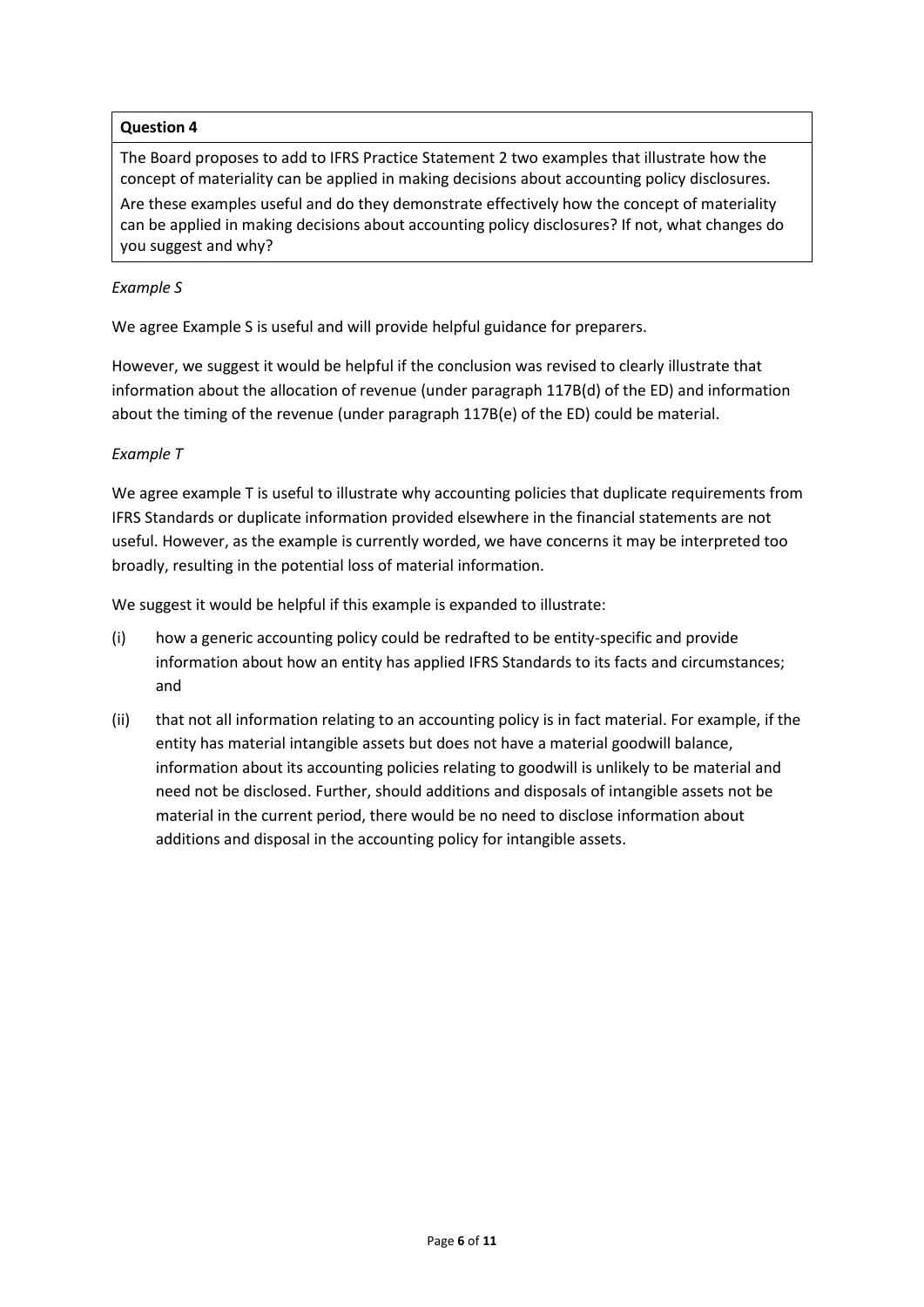#### *Other comments on proposed amendments to IFRS Practice Statement 2*

We are not clear how paragraph 88C and the process illustrated in the diagram fits into the four-step materiality process described in paragraph 33. We recommend that the IASB clarify this.

We are also not clear how paragraph 88D fits into the process illustrated in the diagram. Paragraph 88C states "This assessment is made in the same way as for other information – by considering qualitative and quantitative factors as described in paragraphs 44–55". We would expect paragraph 88C to refer to the qualitative factors described in paragraph 88D when an entity is making materiality judgements in relation to information about accounting policies. Our interpretation is that the qualitative factors in paragraph 88D are additional to those qualitative and quantitative factors described in paragraphs 44–55. We recommend that the IASB clarify this.

Following on from our comments above, we have not found the proposed diagram particularly helpful. However, we do not have any strong objection against it being included in IFRS Practice Statement 2. To improve the helpfulness of the diagram, we recommend that the IASB considers adding cross-references to the relevant paragraphs in the Practice Statement to each step in the diagram (suggested edits on next page).

Our comments in response to question 3 above are also applicable to the proposed paragraph 88D(a)–(e).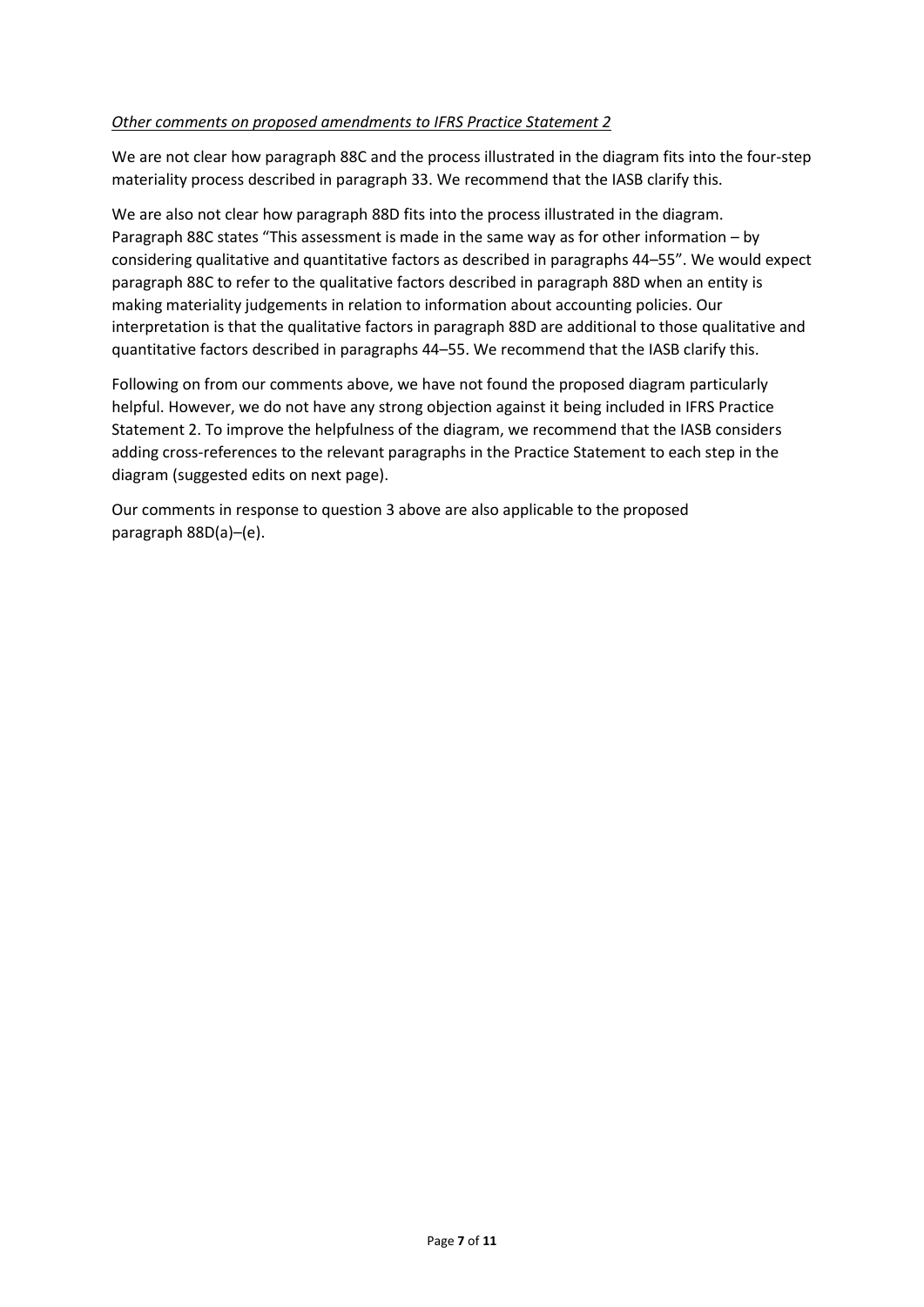Some suggested edits based on our understanding of the assessment (proposed new text is underlined and deleted text is struck through).

**Diagram—determining whether an information about an accounting policy is material**

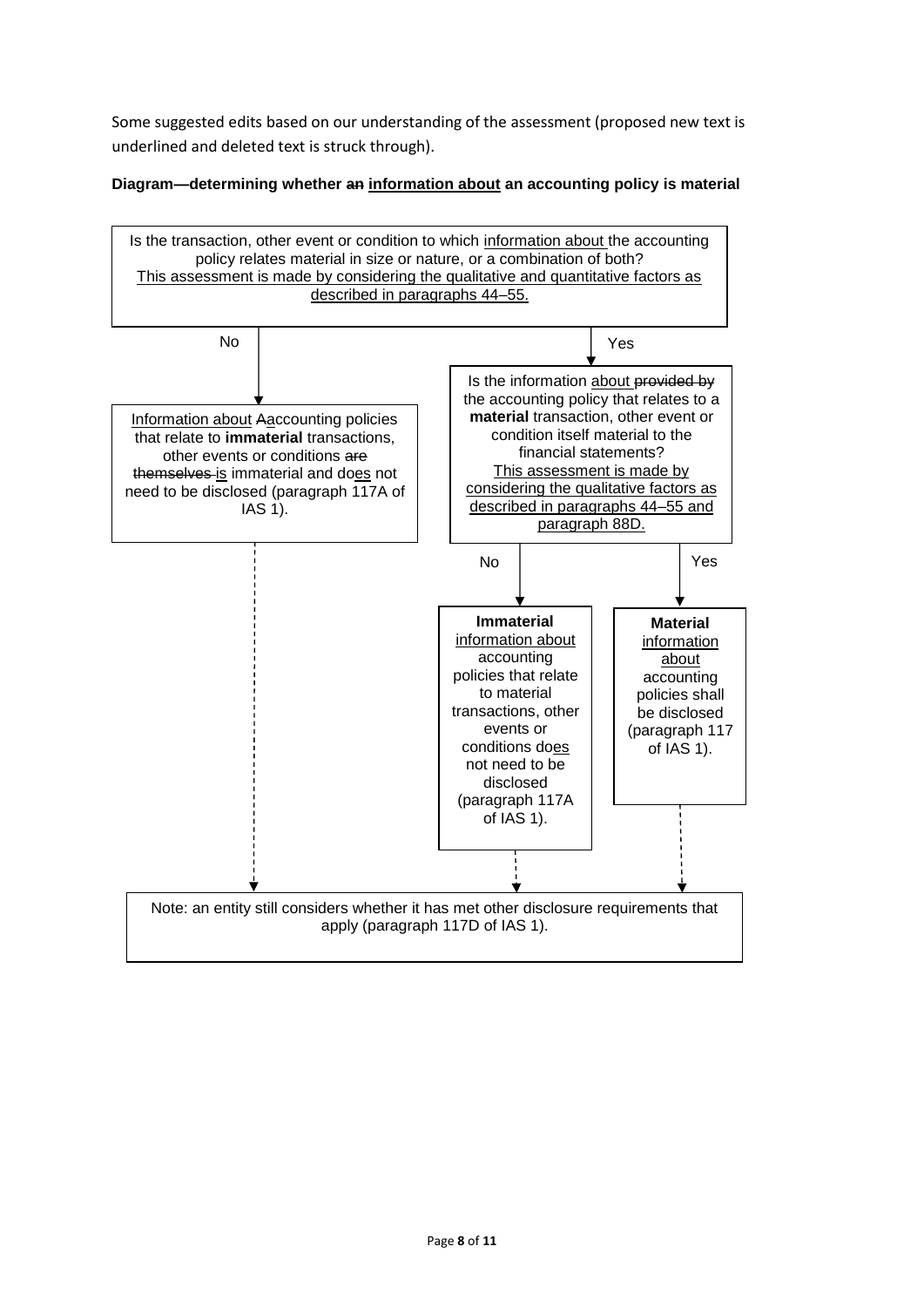Would any wording or terminology introduced in the proposed amendments be difficult to understand or to translate?

Other than what has been noted elsewhere in our comment letter, we have not identified any wording or terminology in the proposed amendments that is difficult to understand.

We cannot comment on the difficulty of translation as the NZASB does not translate IFRS Standards into any other languages.

| $\mid$ Question 6                                                          |  |
|----------------------------------------------------------------------------|--|
| Do you have any other comments about the proposals in this Exposure Draft? |  |
|                                                                            |  |

#### *Disclosure objective*

In our 2017 comment letter on the POD DP, the NZASB supported the use of disclosure objectives. We believe that if preparers had better clarity around the objective of accounting policy disclosures, they would be able to make better materiality judgements about such disclosures. We therefore recommend that the IASB considers developing a disclosure objective for the disclosure of information about accounting policies.

### *Paragraph 117C*

Many entities in New Zealand have already taken steps to improve the communication effectiveness of their financial statements. For many, this has included relocating the disclosure of significant accounting policies, judgements and estimates to the related notes and tailoring these disclosures to be entity-specific. We have found that entity-specific accounting policies disclosed by many of these entities have been more useful than boilerplate disclosures for an understanding of the financial statements.

We agree information about accounting policies that focuses on how an entity has applied the requirements in IFRS Standards to its own circumstances provides entity-specific information that is more useful to users of financial statements than standardised descriptions or information that only duplicates the recognition or measurement requirements of IFRS Standards. Therefore, we agree with the proposed addition of paragraph 117C.

#### *Amendments to other IFRS Standards and publications*

We note the IASB's conclusion in paragraph BC16 that "amendments to other requirements in IFRS Standards are therefore not necessary".

Paragraph BC22 of IAS 8 *Accounting Policies, Changes in Estimates and Errors* (extract below), states that IAS 8 specifies the application of materiality in applying accounting policies and correcting errors. Paragraphs 28 to 31 of IAS 8 set out disclosure requirements when there is a change of accounting policies.

BC22 The application of the concept of materiality is set out in two Standards. IAS 1 (as revised in 2007) continues to specify its application to disclosures. IAS 8 specifies the application of materiality in applying accounting policies and correcting errors (including errors in measuring items).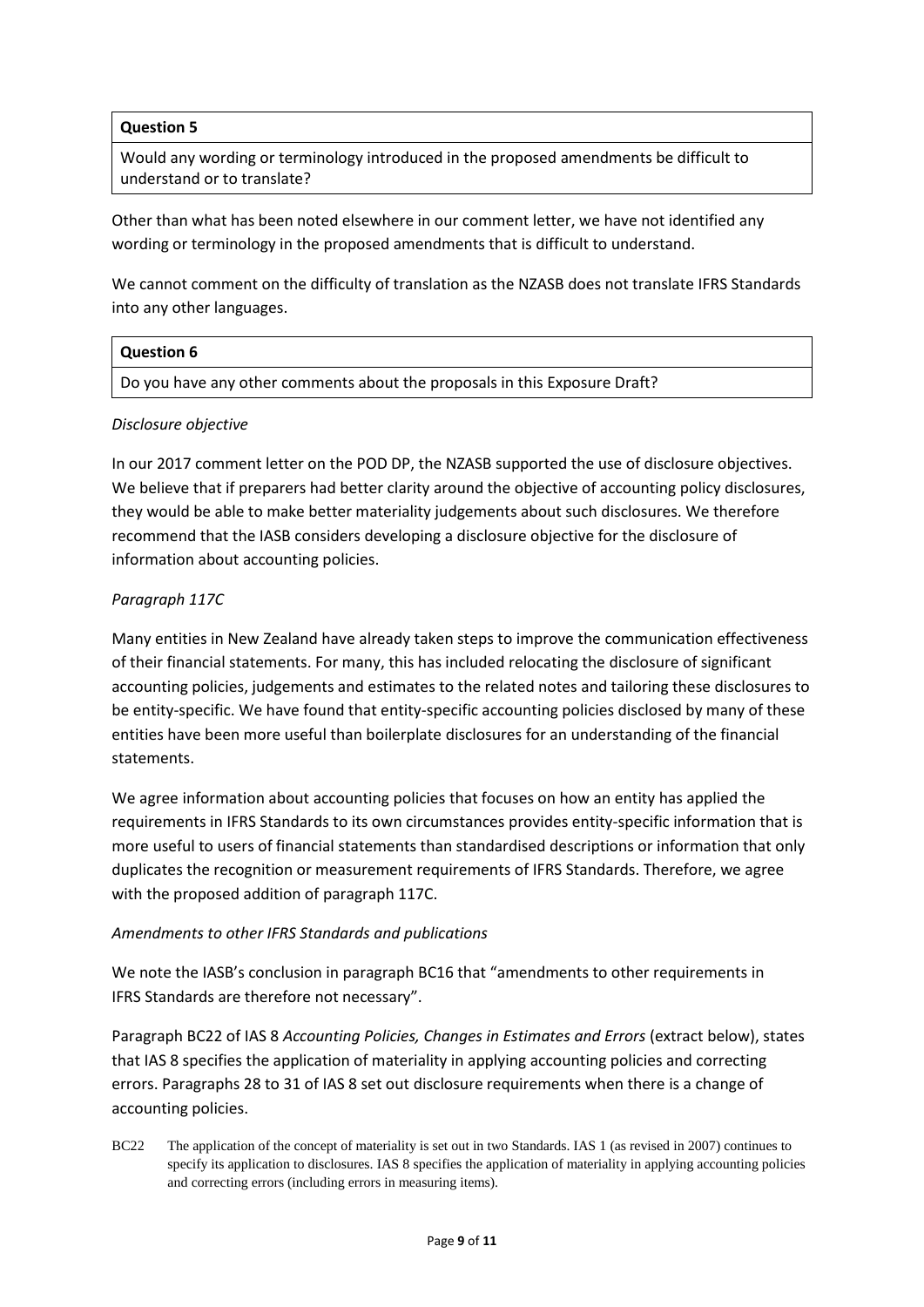The proposals in the ED introduce requirements relating to the application of the concept of materiality to the disclosure of accounting policies. For the avoidance of doubt, we suggest that the IASB clarifies how materiality judgements in relation to the disclosure of accounting policies under IAS 1 (per the proposed amendments) relate to materiality judgements about the disclosure of *changes in* accounting policies made under IAS 8.

# *Basis for Conclusions*

We recommend that the IASB review the Basis for Conclusions to ensure its conclusions are clearly articulated. The IASB's views expressed in paragraph BC7 seems to be at odds with the last two sentences in BC11. Paragraph BC 11 seems to suggest that choice or judgement is needed for an accounting policy to be judged as material to the financial statements.